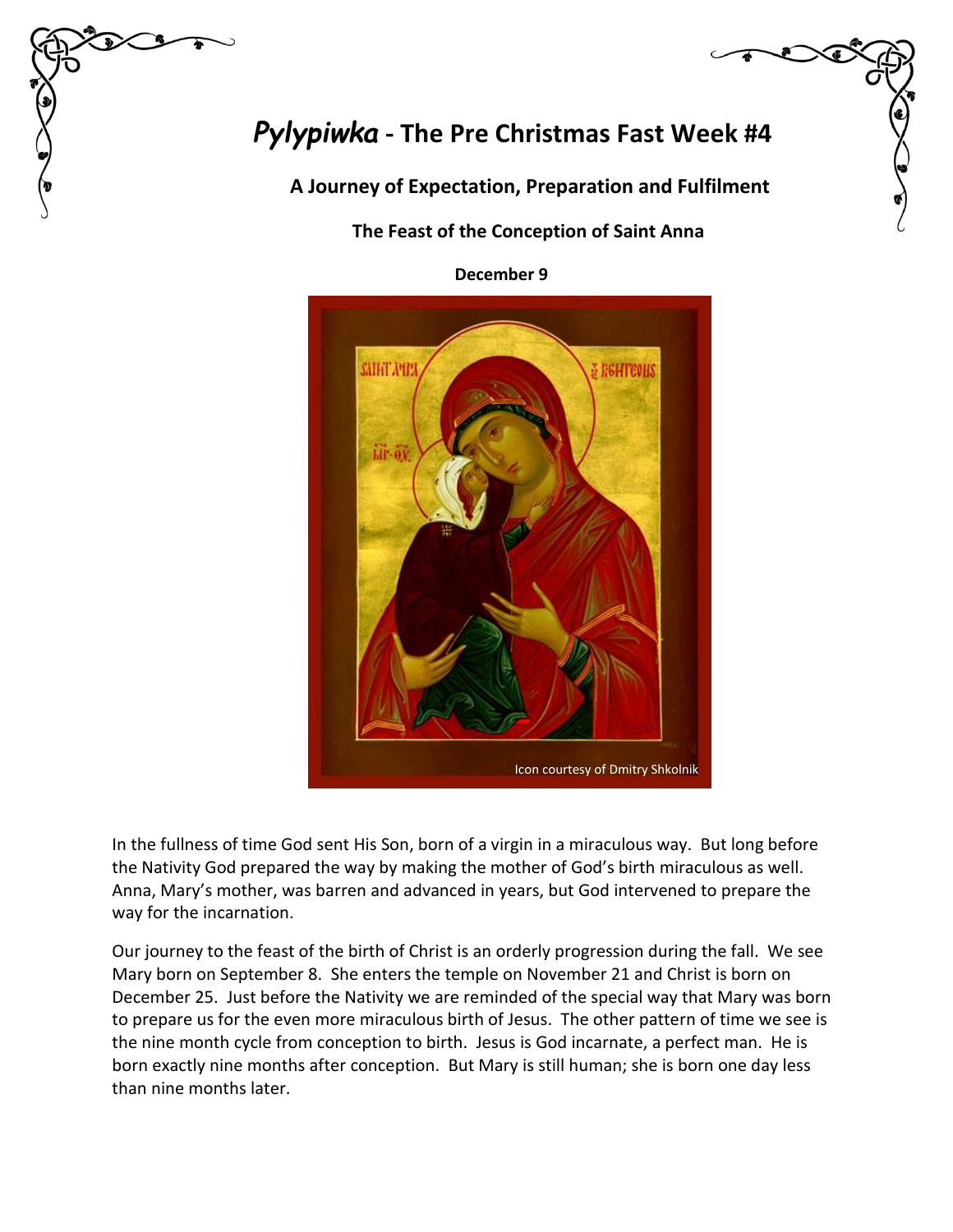Mary is of the created earth, but she is the perfect vessel of creation. We link her to the temple, God's dwelling place, since she carried God in her womb. The Church sees creation gone wrong in Adam and Eve while Jesus becomes the new Adam and Mary the new Eve to show us the way to God's salvation. Adapted from The Winter Pascha bulletin series week 2 by Steve Puluka

## **Theology of the Incarnation**

Throughout history, the Eastern Christian Church has maintained the body of teaching and presented it consistently under the inspiration and protection of the Holy Spirit. This is our comfort and our strength. The linchpin of this teaching is the Incarnation.

#### **Two Mysteries**

**The Trinity**: One of the basic truths and mysteries of Christianity is that of the Holy Trinity. In as much as we can grasp this mystery, we can perceive that these three persons of God are united in a dynamic communion of love. God wants to share this relationship with his favoured creatures that daily spurn his attention and have done so since they were created.

**The Incarnation:** Salvation history reinforces the concept that mankind has never been left totally to its own devices. God has always been with His people. Time after time, God has intervened to save His people. Each of these interventions was prophetic of the actual entering of God into Time and History. Here we see a paradox: God is totally other yet God becomes one of us.

Even in light of this event, we can only *approach* an understanding of God and His ways. That which we can begin to understand is only by the grace of God's Self-revelation. God and his nature will always be a Mystery. It is only in Mystery that we see a relational God reaching out to His people by entering time and history as one of their own, our Lord, God and Saviour, Jesus Christ. As Christians we are called to believe in this Mystery which is the Incarnation.

### **Who is Jesus?**

Many deeply spiritual and learned people have studied the nature and place of Jesus in history and time. No other aspect of the Christian faith has been subject to the development of more heresies than that of the incarnation of Jesus Christ and the resultant dogma: that He is one Person with two natures - fully God and fully man. The Fathers of the Church while refuting the heresies that arose developed the understanding of what Christians are called to believe.

We believe that the pre-existent Word becomes the Word incarnate. Jesus "emptied Himself, taking the form of a bond-servant, and being made in the likeness of men." Jesus did not cease to be God during His earthly ministry. But He did set aside His heavenly glory of a face-to-face relationship with God. He also set aside His independent authority. During His earthly ministry, Christ completely submitted Himself to the will of the Father. Jesus added to Himself a human